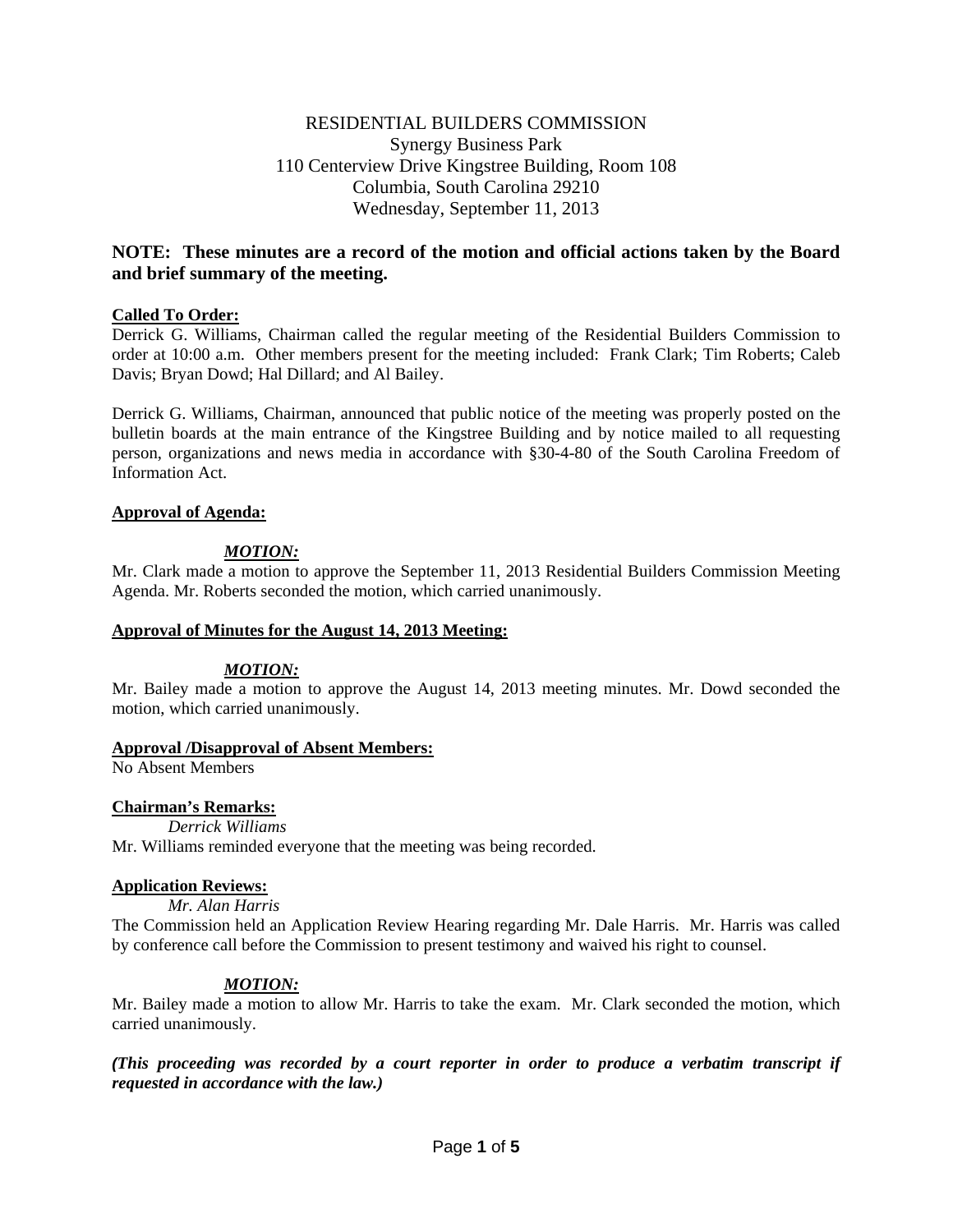### Mr. *Hameed Hamoodi*

The Commission held an Application Review Hearing regarding Mr. Hameed Hamoodi. Mr. Hamoodi appeared before the Commission to present testimony and waived his right to counsel.

## *MOTION:*

Mr. Bailey made a motion to allow Mr. Hamoodi to take the exam. Mr. Davis seconded the motion which carried unanimously.

### *(This proceeding was recorded by a court reporter in order to produce a verbatim transcript if requested in accordance with the law.)*

### *Mr. Julian Hunsucker*

The Commission held an Application Review Hearing regarding Mr. Julian Hunsucker. Mr. Hunsucker appeared before the Commission to present testimony and waived his right to counsel.

## *MOTION:*

Mr. Davis made a motion to allow Mr. Hunsucker to get his license. Mr. Dillard seconded the motion which carried unanimously.

## *(This proceeding was recorded by a court reporter in order to produce a verbatim transcript if requested in accordance with the law.)*

### *Mr. Chauncey Samuel*

The Commission held an Application Review Hearing regarding Mr. Chauncey Samuel. Mr. Samuel appeared before the Commission to present testimony and waived his right to counsel.

## *MOTION:*

Mr. Dowd made a motion to allow Mr. Samuel to get his license, but must carry a \$5000 Bond. Mr. Roberts seconded the motion, which carried unanimously.

## *(This proceeding was recorded by a court reporter in order to produce a verbatim transcript if requested in accordance with the law.)*

#### *Ms. Jan Hawk*

The Commission held an Application Review Hearing regarding Ms. Jan Hawk. Ms. Hawk appeared before the Commission to present testimony and waived her right to counsel.

## *MOTION:*

Mr. Clark made a motion to allow Ms. Hawk to get take the test. Mr. Davis seconded the motion, which carried unanimously.

## *Mr. John Steely*

The Commission held an Application Review Hearing regarding Mr. John Steely. Mr. Steely appeared before the Commission to present testimony and waived his right to counsel.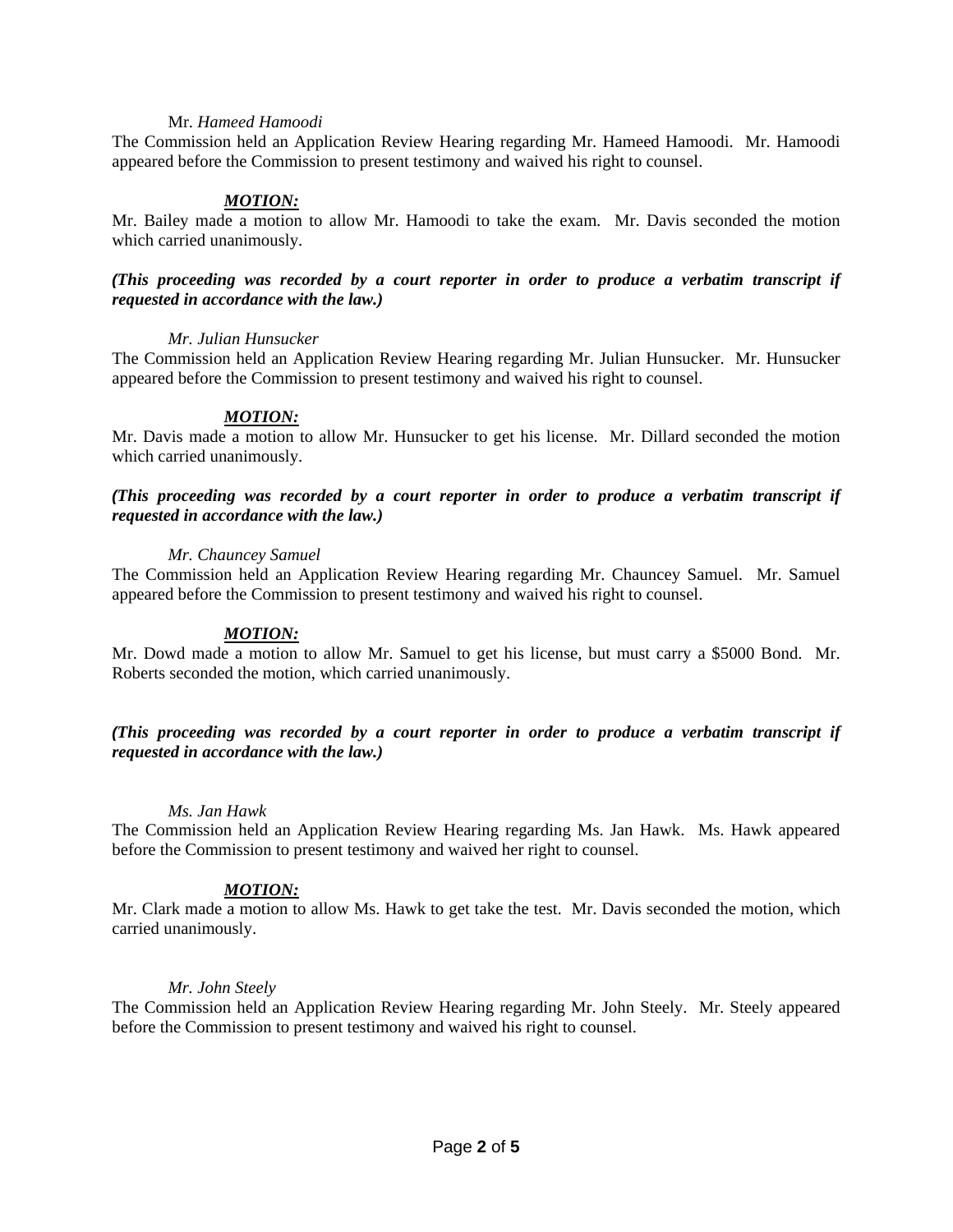### *MOTION:*

Mr. Bailey made a motion to allow Mr. Steely to get license pending outcome of bankruptcy. If Bankruptcy does not get discharged, Mr. Steely must come back in front of the board. Mr. Davis seconded the motion, which did carry unanimously.

### *MOTION:*

Mr. Dillard made a motion to go into executive session. Mr. Dowd seconded the motion, which carried unanimously.

#### *MOTION:*

Mr. Dowd made a motion to come out of executive session. Mr. Dillard seconded the motion, which carried unanimously.

### *MOTION:*

Mr. Bailey withdrew previous motion and made another motion to allow Mr. Steely to have a conditional license for 6 months from the date of signing final order. Mr. Steely will be required to come back before the board. Mr. Davis seconded the motion, which did carry unanimously.

### *Mr. Gary Winterburn*

The Commission held an Application Review Hearing regarding Mr. Gary Winterburn. Mr. Gary Winterburn appeared before the Commission to present testimony and waived his right to counsel.

### *MOTION:*

Mr. Bailey made a motion to approve Mr. Winterburn's request for reinstatement. Mr. Davis seconded the motion, which not carry unanimously. Mr. Dillard opposed.

#### *Mr. Jeffrey Tyson*

The Commission held an Application Review Hearing regarding Mr. Jeffrey Tyson. Mr. Tyson appeared before the Commission to present testimony and waived his right to counsel.

## *MOTION:*

Mr. Dowd made a motion to approve Mr. Tyson's request for renewal, but must provide a letter from his probation officer stating Mr. Tyson is in good standing. Mr. Davis seconded the motion, which carried unanimously.

## *Mr. Garry Lapaz*

The Commission held an Application Review Hearing regarding Mr. Garry Lapaz. Mr. Lapaz appeared before the Commission to present testimony and waived his right to counsel.

## *MOTION:*

Mr. Bailey made a motion to deny Mr. Lapaz's request for renewal. Must provide a payment plan, satisfaction, or documentation that a payment plan was denied. Mr. Dillard seconded the motion, which carried unanimously.

## **Approval of Final Orders:**

### *Mr. Robert Bishop-Case#2011-629*

The Board held a Final order hearing regarding Mr. Robert Bishop. Jason Bybee, attorney for Mr. Bishop appeared.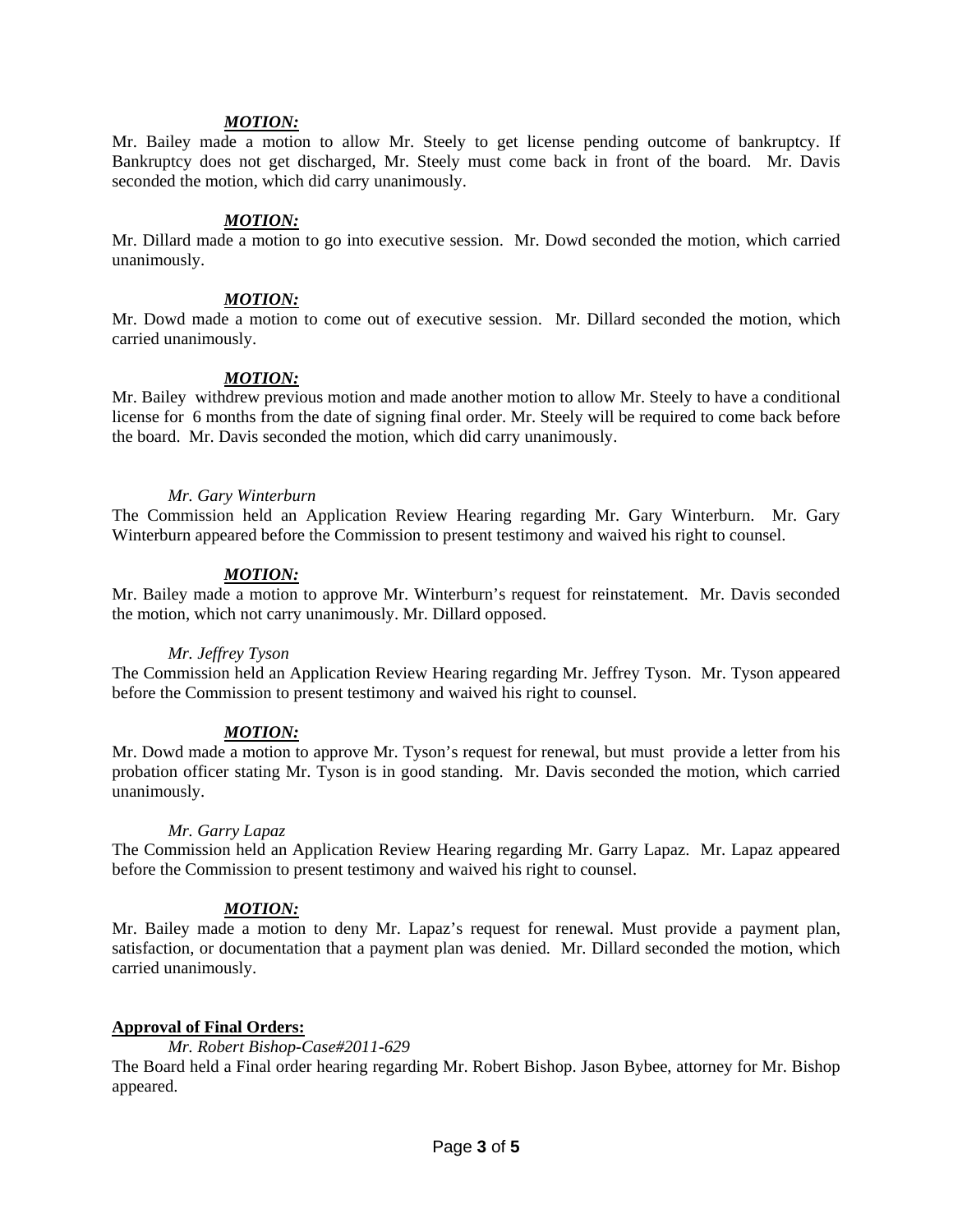### *MOTION:*

Mr. Dillard made a motion to go into executive session. Mr. Dowd seconded the motion, which carried unanimously.

### *MOTION:*

Mr. Bailey made a motion to come out of executive session. Mr. Clark seconded the motion, which carried unanimously.

#### *MOTION:*

Mr. Bailey made a motion to uphold Recommendation. Mr. Roberts second the motion, which carried unanimously.

#### *Mr. Fred Gilfillan-Case#2012-142*

The Board held a Final order hearing regarding Mr. Fred Gilfillan.

### *MOTION:*

Mr. Bailey made a motion to uphold Recommendation. Mr. Clark second the motion, which carried unanimously.

*Mr. Donnie Blackwood-Case#2012-143* The Board held a Final order hearing for Mr. Donnie Blackwood.

### *MOTION:*

Mr. Davis made a motion to uphold Recommendation. Mr. Roberts seconded the motion, which carried unanimously.

#### **Administrator's Remarks:**

• Recommendation and approval of additional Hearing Officers

#### *MOTION:*

Mr. Dowd made a motion to add Al Bailey as an additional Hearing Officer. Mr. Roberts seconded the motion, which carried unanimously.

## **OIE Report – Mr. Todd Bond:**

*Todd Bond, Chief Investigator of OIE* Mr. Todd Bond, Chief Investigator of Office of Investigation, reported the number of investigations as of today:

> **Complaints Received -** 363 **Active Investigations -** 71 **Closed Cases -** 329

## **Recommendation of IRC:**

## *MOTION:*

Mr. Roberts made a motion to approve the Recommendation of the IRC. Mr. Clark seconded the motion, which carried unanimously.